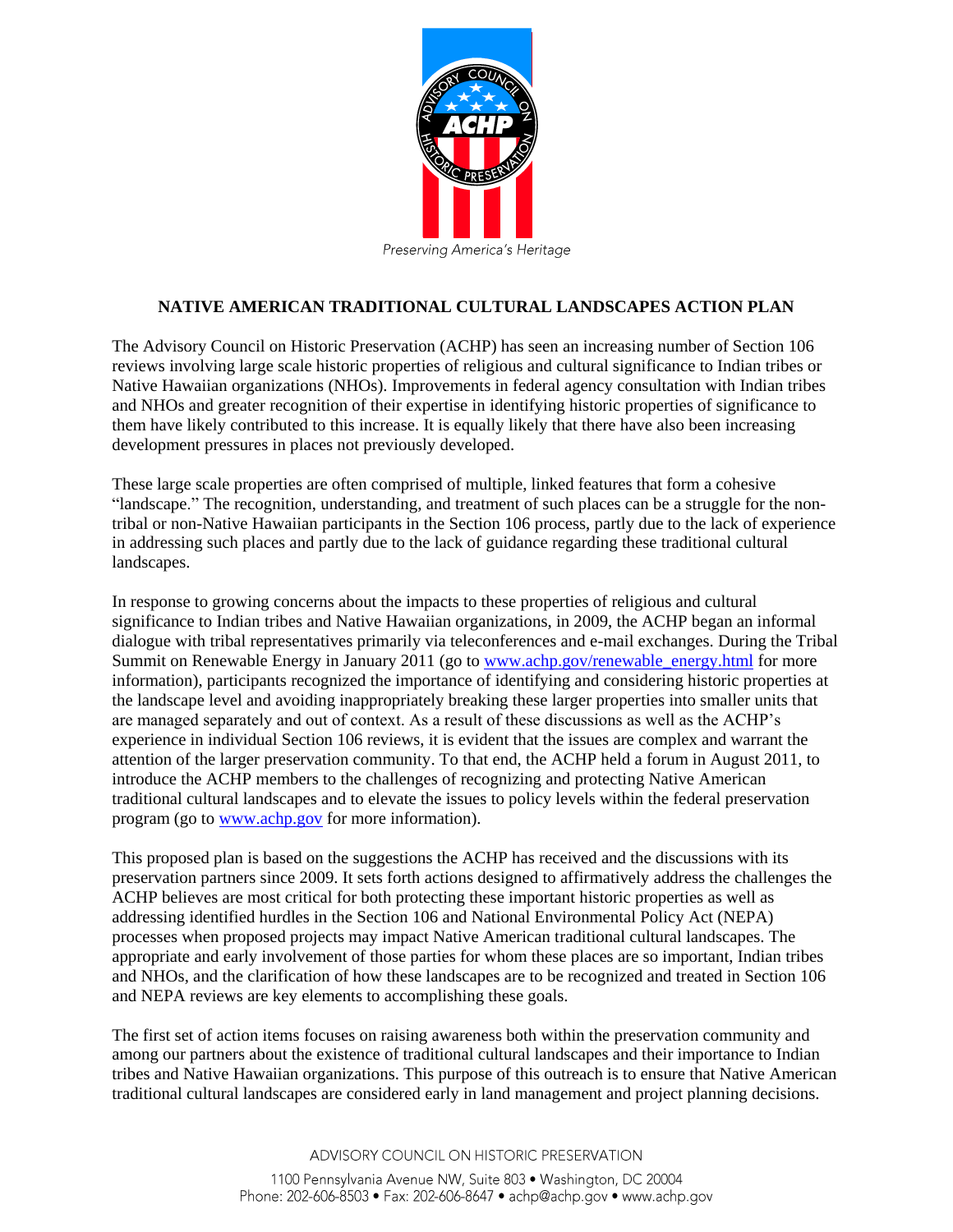Early consultation with Indian tribes and Native Hawaiian organizations to identify areas of religious and cultural significance prior to project siting decisions is not only the most effective means to avoid impacts to these places but is also the best way to minimize project delays.

The second set of action items focuses on the Section 106 process and the development of tools to assist all participants in the recognition and consideration of Native American traditional cultural landscapes. Given the increasing threats to these places from large-scale developments, the ACHP will focus its attention on this action items in FY 2012 and early FY 2013.

In order to ensure the success of these proposed measures, the ACHP and the Department of Interior (DOI) must formally commit to work together to address the broad issues surrounding Native American traditional cultural landscapes. The ACHP, as the agency with responsibility for overseeing the Section 106 review process, and DOI, through the National Park Service (NPS), as the agency with responsibility for overseeing the National Register of Historic places, should provide leadership in addressing Native American cultural landscapes in the national historic preservation program. Together, the ACHP and NPS should:

- Promote the recognition and protection of Native American traditional cultural landscapes both within the federal government and the historic preservation community as well as at the state and local levels, and,
- Address the challenges of the consideration of these historic properties in the Section 106 review process as well as in NEPA reviews.

To meet these goals, the ACHP and NPS should, in consultation with key partners including Indian tribes, Tribal Historic Preservation Officers (THPOs), Native Hawaiian organizations, State Historic Preservation Officers (SHPOs), federal agencies, preservation organizations, cultural landscape experts, and industry representatives, carry out the following actions:

1. Promote the recognition and protection of Native American traditional cultural landscapes both within the federal government and the historic preservation community as well as at the state and local levels.

- NPS and the ACHP should work with the National Association of Tribal Historic Preservation Officers (NATHPO) and other intertribal organizations to advance the recognition of Native American traditional cultural landscapes in the broader national preservation program through their interaction with preservation partners including the National Conference of State Historic Preservation Officers, the National Trust for Historic Preservation, federal agencies, and others.
- DOI, the ACHP, the Council on Environmental Quality (CEQ), and other federal agencies should work with Indian tribes, THPOs, and NHOs to reach out to applicants and trade associations to promote the early consideration of, and consultation with Indian tribes, THPOs, and NHOs about sacred sites and Native American traditional cultural landscapes in project planning and scoping.
- Federal agencies should develop long-term, meaningful relationships with Indian tribes, THPOs, and NHOs to ensure effective and early consultation that leads to better planning and, where appropriate, identifying areas of cultural sensitivity.
- The ACHP and CEQ should encourage federal agencies to integrate consultation and coordination with Indian tribes, THPOs, and NHOs as early as possible in their planning processes to identify and address potential cultural resource concerns.